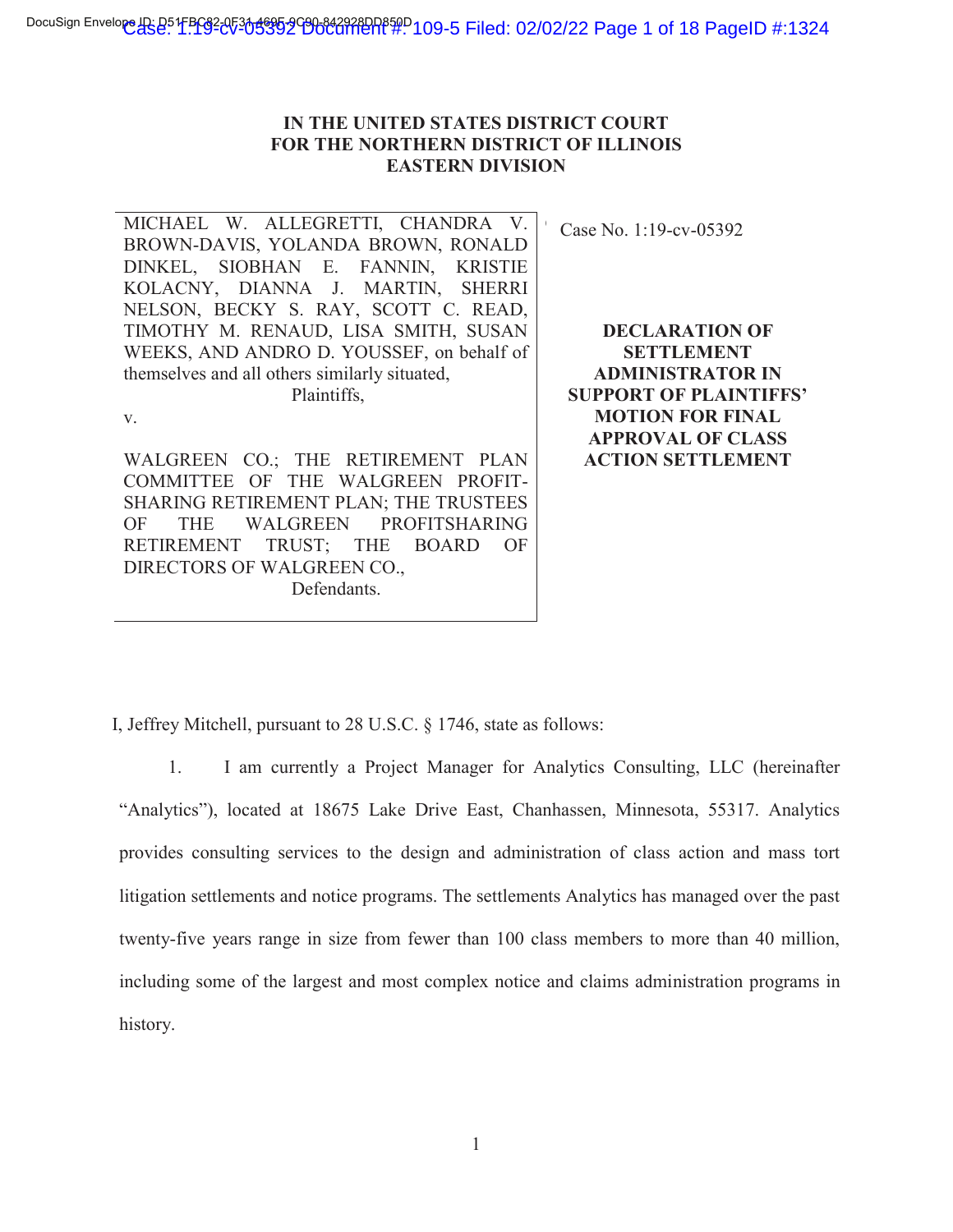2. Analytics' clients include corporations, law firms (both plaintiff and defense), the Department of Justice, the Securities and Exchange Commission, and the Federal Trade Commission, which since 1998 has retained Analytics to administer and provide expert advice regarding notice and claims processing in their settlements/distribution of funds.

3. In my capacity as Project Manager, I count among my duties responsibility for matters relating to the settlement administration for the above-captioned litigation.

4. Analytics has been engaged in this matter to provide settlement administration services, including (among other things) the mailing of the Court-approved Settlement Notices and CAFA notice, the establishment and maintenance of a Settlement Website and telephone call center facility, and the distribution of Settlement benefits to Class Members (following final approval).

#### **CAFA Notice**

5. On November 1, 2021, Analytics served CAFA Notice to the 51 Attorneys General identified by Defendants as proper recipients, as well as the Attorney General of the United States, pursuant to 28 U.S.C. §1715.

#### **Notice of Settlement**

6. On or about October 27, 2021, Analytics received Class Member data files from defense counsel in this action. The data included files containing records of participant names and addresses belonging to Class Members. Email addresses were also provided for Current Participant Class Members.

7. Analytics then consolidated duplicate records and cross-referenced the Class Member mailing addresses with the United States Postal Service National Change of Address database. The Class list was updated with any new addresses that were identified.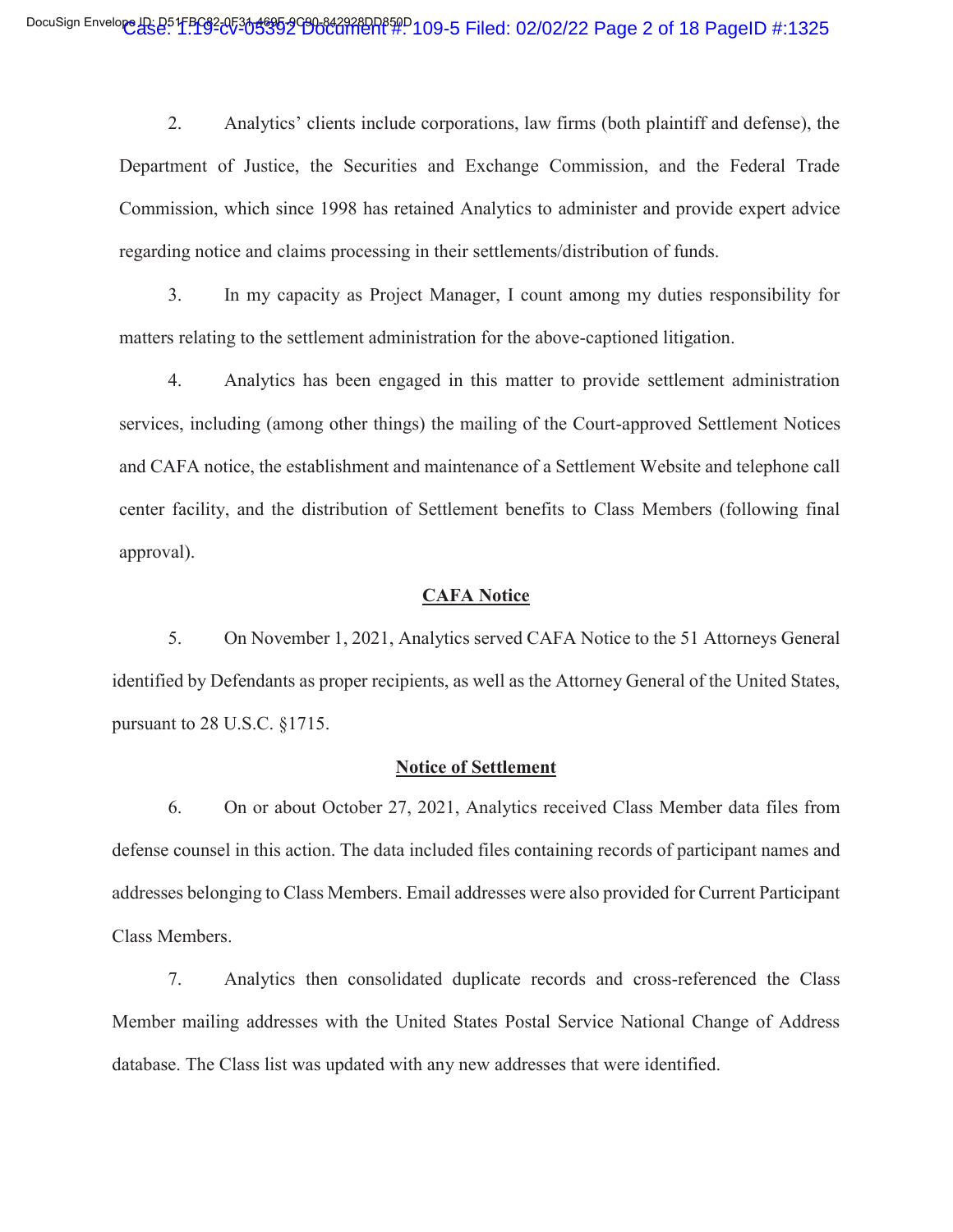8. After updating the relevant addresses, Analytics mailed the Court-approved Settlement Notices to 195,453 Class Members, consisting of 103,630 Participant Class Members and 91,823 Former Participant Class Members. A copy of the Settlement Notice is attached hereto as **Exhibit 1**. The Notices were mailed on December 1, 2021, in accordance with the Preliminary Approval Order, by first-class mail, postage prepaid. Current Participant Class Members were also emailed the Notice if they had an email address available in the Class Data. Analytics emailed the notice to 86,120 Class Members in total.

9. A Court-approved Former Participant Rollover Form was included with each Notice for Former Participant Class Members. A copy of the Former Participant Rollover Form that was sent to each Former Participant Class Member is attached hereto as **Exhibit 2**.

10. After the Notices were issued, Analytics was informed the Class Data files mistakenly included some individuals whom the Settlement excluded. Analytics located 17 such individuals in its database and flagged these records as ineligible for settlement participation.

11. To date, 2,970 Notices to Class Members were returned to Analytics by the U.S. Postal Service with a forwarding address. Analytics updated the Class list with the forwarding addresses and processed a re-mail of the Notice (and Former Participant Class Member Rollover Form, if applicable) to the affected Class Members.

12. From the initial Notice mailing, 9,654 Notices to Class Members were returned to Analytics by the U.S. Postal Service without a forwarding address, which Analytics skip traced in an attempt to ascertain a valid address for the affected Class Members. As a result of these efforts, 7,983 new addresses were identified for Class Members. Analytics subsequently updated the Class list with these new addresses and processed a re-mail the applicable Notice (and a Former Participant Rollover Form for Former Participants) to each of those addresses. Of these, 322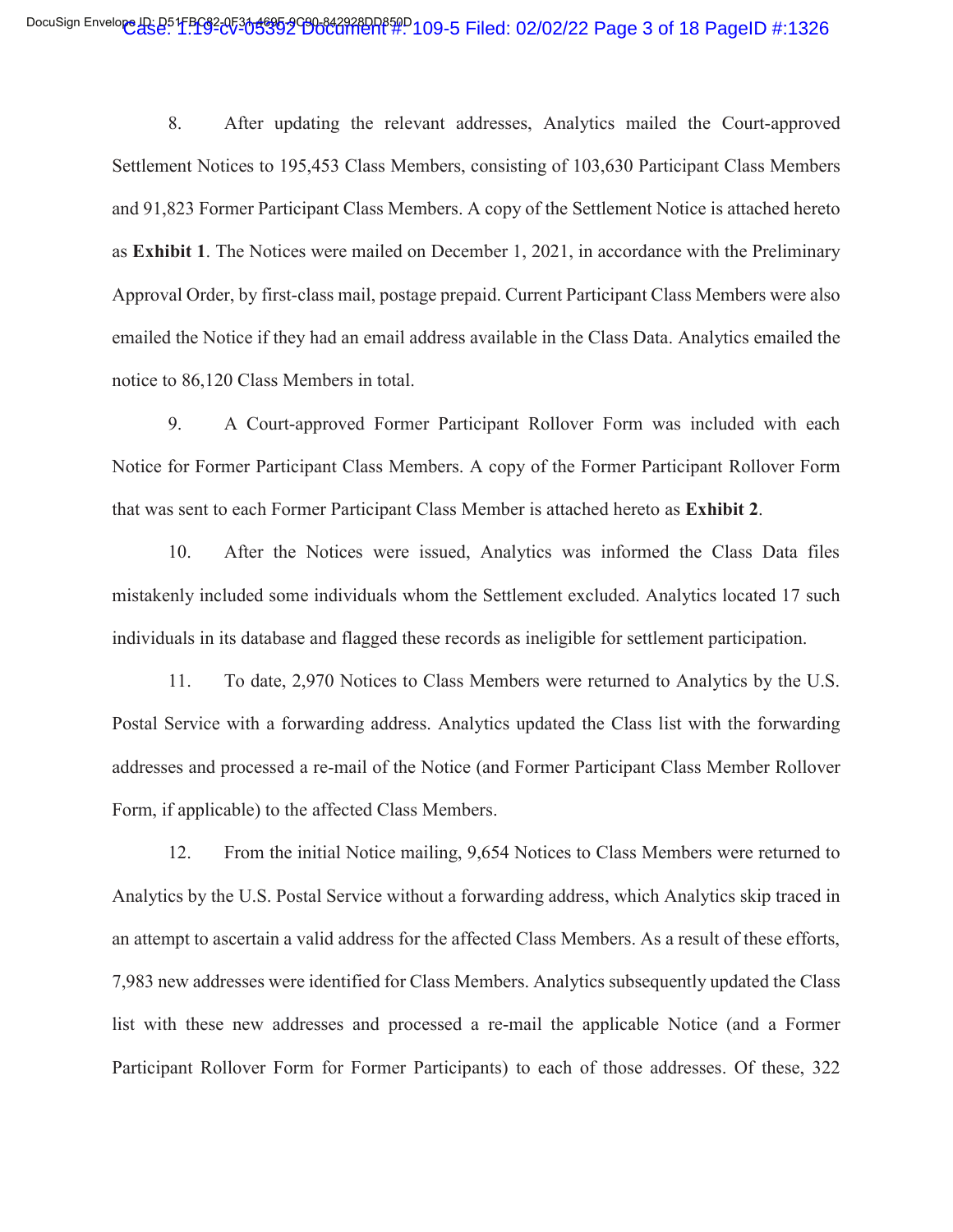Notices were returned again as undeliverable by the U.S. Postal Service. Accordingly, in total, Analytics' records indicate the Class Notice was successfully delivered to 193,460 of the 195,453 Class Members (or approximately 98.98% of the Class).

#### **Settlement Website and Telephone Information Line**

13. From December 1, 2021 to the present, Analytics also has maintained a Settlement Website relating to this action. The internet address for this Settlement Website is https://WalgreensERISA.com. Among other things, the Settlement Website includes: (1) a "Home" page containing summary information about the Settlement; (2) a page with a downloadable Class Notice; (3) a page with a downloadable Former Participant Rollover Form; (4) an "Important Dates" page, containing clear notice of applicable deadlines; (5) a "Court Documents" page, which includes case and settlement documents for download; (6) a "Counsel Information" page with contact information for Class Counsel and Defendants' Counsel; and (7) email, phone, and U.S. mail contact information for Analytics.

14. Analytics also created and maintained a toll-free telephone support line as a resource for Class Members seeking information about the Settlement. The toll-free telephone line employs an interactive voice response system ("IVR system") to answer calls and provides callers the option of speaking with a live operator if they prefer. The toll-free number for the telephone support line is 1-833-608-2386. This telephone number was referenced in the Notices that were sent to Class Members and also appears on the Settlement Website.

15. Analytics' records indicate that as of January 26, 2022, 4,174 calls have been made to the telephone support line, with 2,789 callers speaking with a live agent.

#### **Response to Class Notice**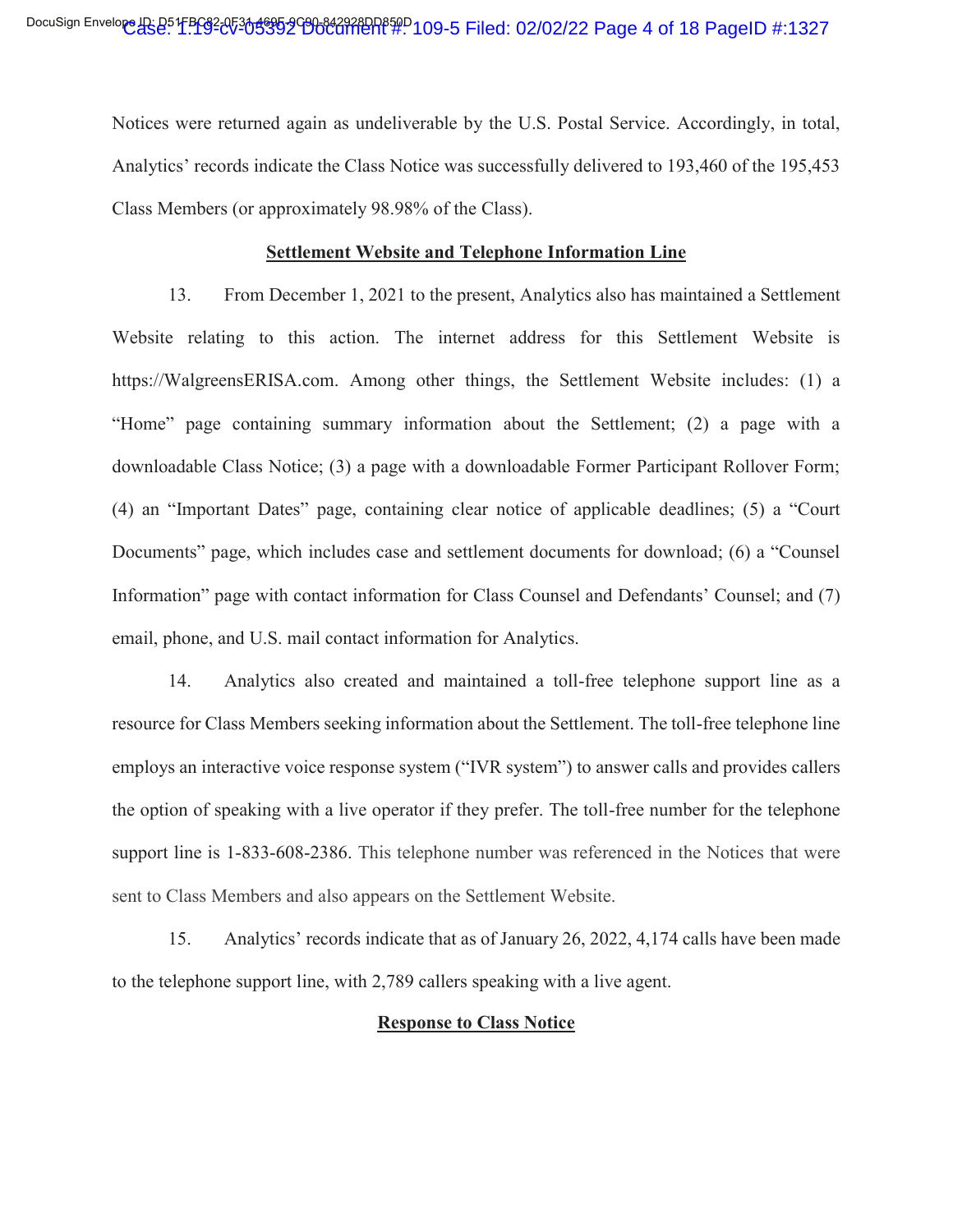16. As of the date of this Declaration, I am aware that one Class Member has filed an objection on the public docket. I am not aware of any other objections from Class Members to the Settlement.

### **Distribution of Settlement Payments**

17. Under the Settlement's Plan of Allocation, no claim forms or any other action are required for payment to Class Members. As soon as reasonably possible after the Effective Date of the Settlement, Analytics will calculate and distribute amounts due to Class Members in accordance with the Plan of Allocation.

I declare under penalty of perjury that the foregoing is true and correct to the best of my knowledge, information, and belief.

DocuSianed by: Jeffrey J. Mitchell

Dated: January 27, 2022

Jeffrey Mitchell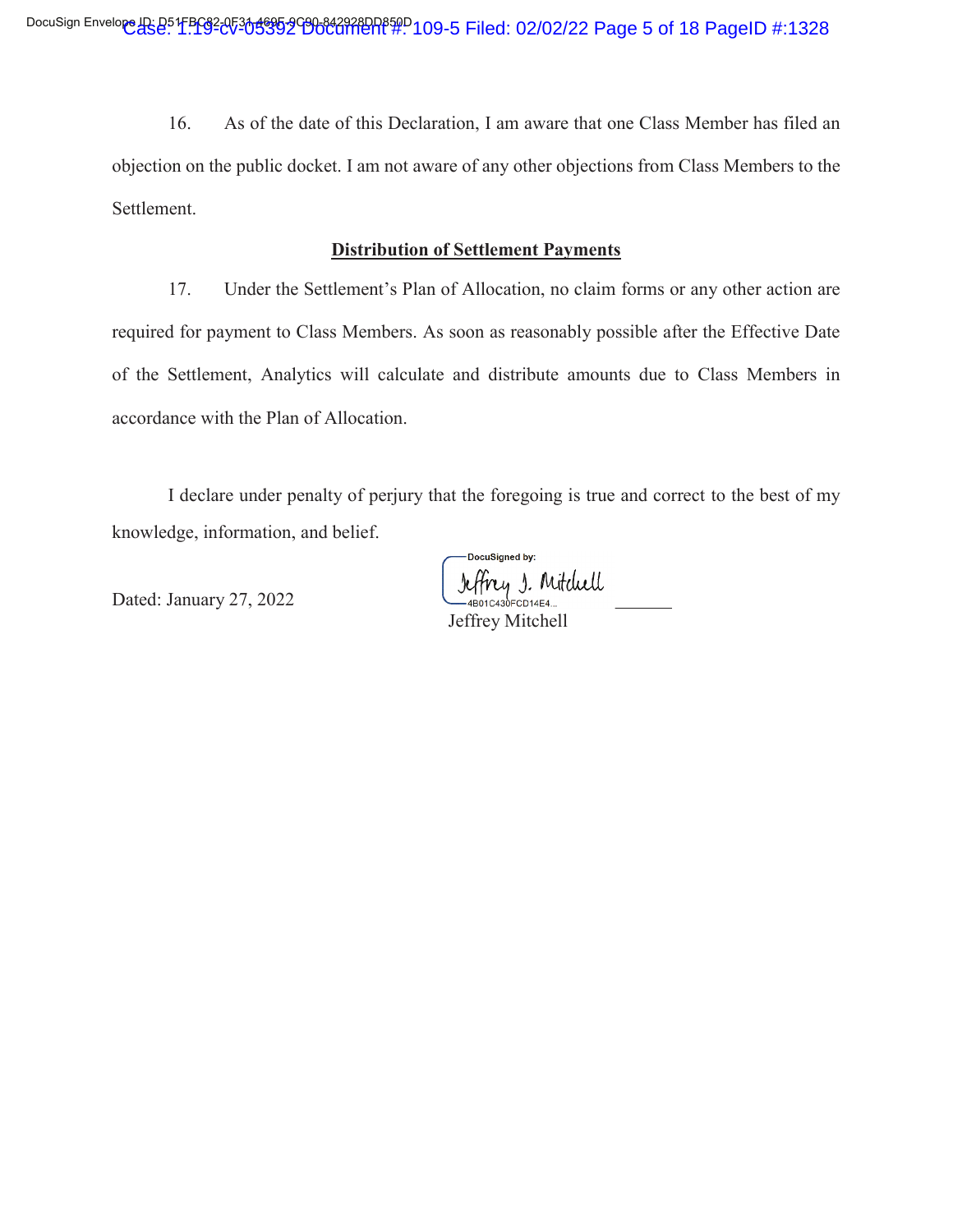Case: 1:19-cv-05392 Document #: 109-5 Filed: 02/02/22 Page 6 of 18 PageID #:1329

# **EXHIBIT 1**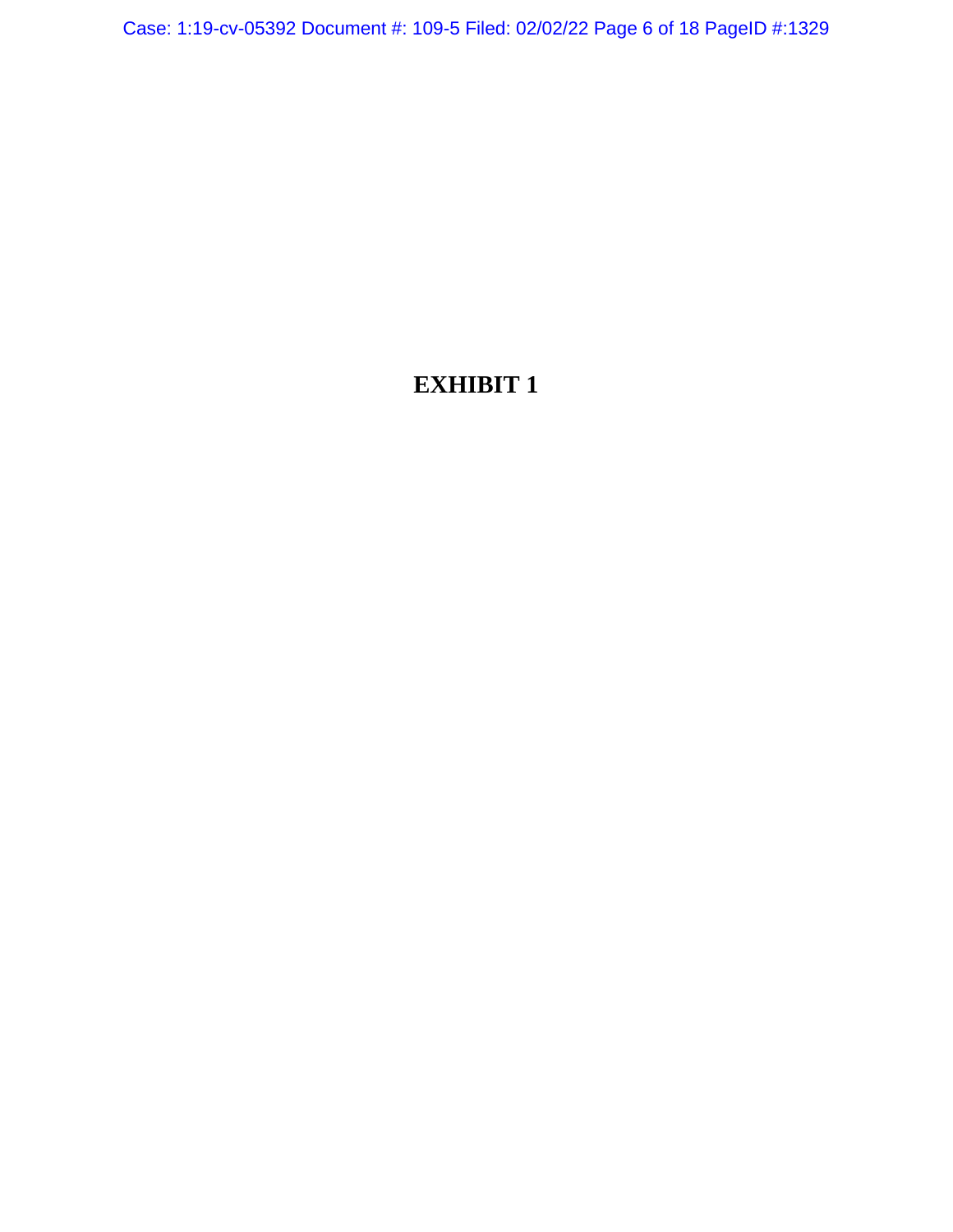Case: 1:19-cv-05392 Document #: 109-5 Filed: 02/02/22 Page 7 of 18 PageID #:1330

UNITED STATES DISTRICT COURT FOR THE NORTHERN DISTRICT OF ILLINOIS, EASTERN DIVISION

# **If you are or were a participant in the Walgreens Retirement Savings Plan (formerly the Walgreen Profit-Sharing Retirement Plan) (the "Plan") who invested in certain Northern Trust Focus Funds at any time from January 1, 2014 to the present, you may be a part of a class action settlement.**

# IMPORTANT

### PLEASE READ THIS NOTICE CAREFULLY

# THIS NOTICE RELATES TO THE PENDENCY OF A CLASS ACTION LAWSUIT AND, IF YOU ARE A CLASS MEMBER, CONTAINS IMPORTANT INFORMATION ABOUT YOUR RIGHTS TO OBJECT TO THE SETTLEMENT

*A Federal Court authorized this notice. You are not being sued. This is not a solicitation from a lawyer.*

- A Settlement has been reached in a class action lawsuit against Walgreen Co., The Retirement Plan Committee of the Walgreen Profit-Sharing Retirement Plan, the Trustees of the Walgreen Profit-Sharing Retirement Trust, and the Board of Directors of Walgreen Co. (collectively, "Walgreens"). The class action lawsuit asserts claims under the Employee Retirement Income Security Act of 1974 ("ERISA") concerning the management, operation and administration of the Plan.
- You are included as a Class Member if you invested in one of the "Challenged Funds," defined below, at any time from January 1, 2014 to the present (the "Class Period").
- Walgreens has agreed to pay \$13,750,000.00 into a settlement fund. Class Members are eligible to receive a pro rata share of the amount in the settlement fund remaining after payment of administrative expenses, any attorneys' fees and expenses that the Court awards to Plaintiffs' lawyers, and any service award to Plaintiffs. The amount of each Class Member's payment will be based on his or her investments in the Challenged Funds over the Class Period and will be determined according to a Plan of Allocation in the Settlement Agreement, which is available on the Settlement Website at www.WalgreensERISA.com. Payments to current Plan participants will be deposited into their respective Plan accounts. Payments to former Plan participants will be made directly to former Plan participants by check, or former Plan participants can instead elect to receive their payment through a rollover to a qualified retirement account.
- **Please read this notice carefully.** Your legal rights are affected whether you act, or don't act.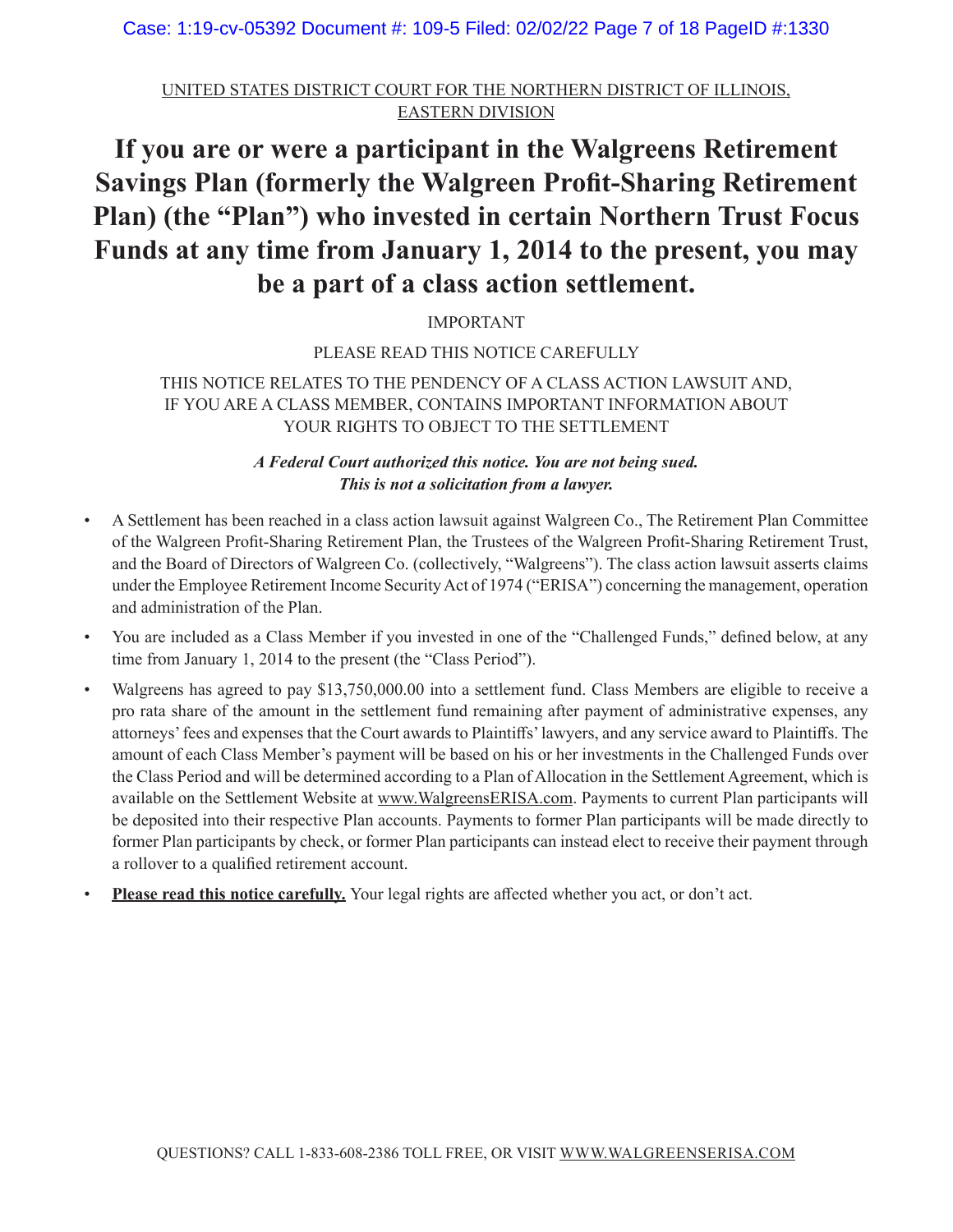| THIS TABLE CONTAINS A SUMMARY OF YOUR LEGAL RIGHTS AND<br><b>OPTIONS IN THIS SETTLEMENT</b> |                                                                                                                                                                                                                                                                                                                                                             |  |  |  |  |  |  |  |  |  |  |
|---------------------------------------------------------------------------------------------|-------------------------------------------------------------------------------------------------------------------------------------------------------------------------------------------------------------------------------------------------------------------------------------------------------------------------------------------------------------|--|--|--|--|--|--|--|--|--|--|
| <b>OBJECT BY</b><br><b>JANUARY 17, 2022</b>                                                 | You may write to the Court and counsel if you don't like the Settlement to<br>explain why you object. If the Court approves the Settlement, you will get<br>a share of the Settlement benefits to which you are entitled, regardless of<br>whether you objected to the Settlement.                                                                          |  |  |  |  |  |  |  |  |  |  |
| <b>ATTEND A HEARING</b>                                                                     | You may ask to speak in Court about the fairness of the Settlement if you<br>notify the Court and counsel of your intent to appear at the hearing. If the<br>Court approves the Settlement, you will get a share of the Settlement benefits<br>to which you are entitled, regardless of whether you spoke in Court about the<br>fairness of the Settlement. |  |  |  |  |  |  |  |  |  |  |
| <b>DO NOTHING</b>                                                                           | If the Court approves the Settlement, you will get a share of the Settlement<br>benefits to which you are entitled.                                                                                                                                                                                                                                         |  |  |  |  |  |  |  |  |  |  |

# **BASIC INFORMATION**

### **1. What is this notice and why should I read it?**

A court authorized this notice to let you know about a proposed settlement of a class action lawsuit called *Brown-Davis, et al. v. Walgreen Co., et al*., No. 1:19-cv-05392 (N.D. Ill.), filed August 9, 2019 (the "Action"), brought on behalf of the Class Members, and pending in the United States District Court for the Northern District of Illinois, Eastern Division. You need not live in Illinois to get a benefit under the Settlement. This notice describes the Settlement. Please read this notice carefully. Your rights and options—**and the deadlines to exercise them**—are explained in this notice. Please understand that if you are a Class Member, your legal rights are affected regardless of whether you act.

### **2. What is a class action lawsuit?**

A class action is a lawsuit in which one or more plaintiffs sue on behalf of a group of people who allegedly have similar claims. On February 11, 2021, the Court in this matter granted class certification. After the Parties reached an agreement to settle this Action, the Court granted preliminary approval of the Settlement. Among other things, this preliminary approval permits Class Members to voice their support of or opposition to the Settlement before the Court makes a final determination as whether to approve the Settlement. In a class action, the court resolves the issues for all Class Members.

# **THE CLAIMS IN THE LAWSUIT AND THE SETTLEMENT**

#### **3. What is this lawsuit about?**

Plaintiffs filed a class action complaint against Walgreens on behalf of a class of Plan participants, alleging that Walgreens violated ERISA by retaining certain Northern Trust Focus Funds. On February 11, 2021, the Court certified a class of Plan participants who invested in the following Northern Trust Focus Funds:

> Northern Trust Focus 2020 Fund, Northern Trust Focus 2025 Fund, Northern Trust Focus 2030 Fund,

QUESTIONS? CALL 1-833-608-2386 TOLL FREE, OR VISIT WWW.WALGREENSERISA.COM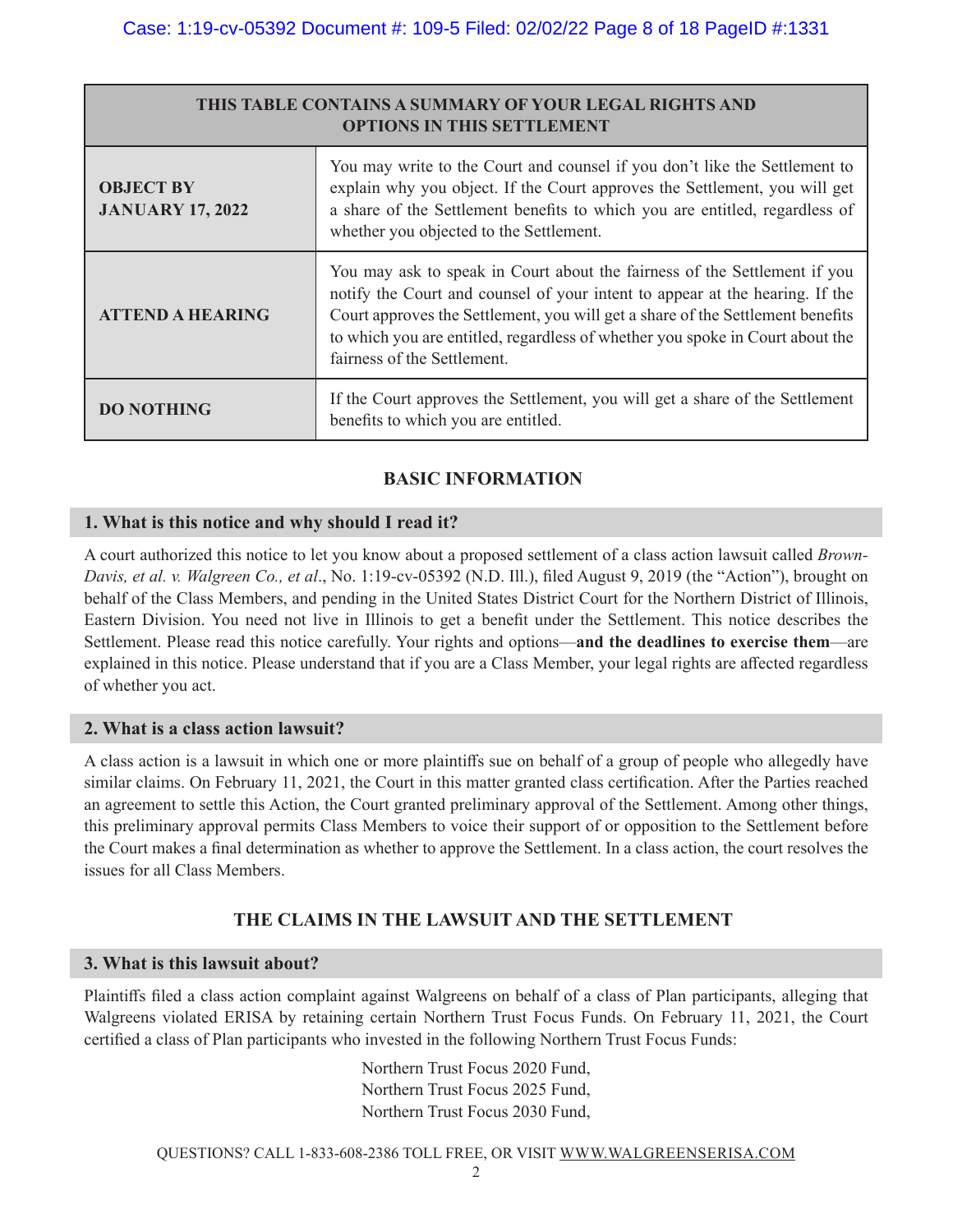Northern Trust Focus 2035 Fund, Northern Trust Focus 2040 Fund, Northern Trust Focus 2045 Fund, Northern Trust Focus 2050 Fund, Northern Trust Focus 2055 Fund.

("Challenged Funds"). A complete description of Plaintiffs' allegations is in the Complaint, which is available on the Settlement Website at www.WalgreensERISA.com.

Walgreens has denied and continues to deny Plaintiffs' claims and allegations in their entirety, denies that it is liable at all to the Plaintiffs or the Class Members, and denies that the Plaintiffs, Class Members or the Plan have suffered any harm or damage for which Walgreens could or should be held responsible, as Walgreens denies all allegations of wrongdoing and asserts that its conduct was lawful. Walgreens is settling the Action solely to avoid the expense, inconvenience, and inherent risk and disruption of litigation.

#### **4. Why is there a Settlement?**

The Court has not decided in favor of either side in this Action. Instead, both sides agreed to a settlement. That way, both sides avoid the cost and risk of a trial, and the affected current and former Plan participants will get substantial benefits that they would not have received if Plaintiffs had litigated the case and lost. The Plaintiffs and their attorneys believe the Settlement is in the best interests of the Class Members and the Plan.

# **WHO'S INCLUDED IN THE SETTLEMENT?**

### **5. How do I know if I am a Class Member and included in the Settlement?**

The Court decided that everyone who fits this description is a **Class Member**:

All participants and beneficiaries of the Walgreen Profit-Sharing Retirement Plan (the "Plan") who invested in Challenged Funds from January 1, 2014, through the date of judgment.\*

\* The Class Definition excludes twenty-three (23) specific officers, agents, and employees of Defendants, set forth in Article 2.41 of the Settlement Agreement available on the Settlement Website at www.WalgreensERISA.com.

# **THE SETTLEMENT BENEFITS**

#### **6. What does the Settlement provide?**

Walgreens has agreed to pay \$13,750,000 into a Settlement Fund, which will be used to pay expenses associated with administering the Settlement, attorneys' fees and service awards to Plaintiffs (both of which must be approved by the Court), and benefits to Class Members. (See Questions No. 9-10.) The amount of each Class Member's payment will be based in part on the amount of his or her Plan account balance that is or was invested in the Challenged Funds over the Class Period, and will be determined according to a Plan of Allocation set forth in the Settlement Agreement, which is available on the Settlement Website at www.WalgreensERISA.com.

Walgreens has also confirmed that it has removed the Northern Trust Focus Target Retirement Trusts from the Plan in connection with a Request for Proposal (RFP) relating to the Plan's target date fund structure and providers ("Non-Monetary Relief").

If you are a Class Member (see Question No. 5) and you are currently a Plan participant with a Plan account balance greater than \$0, your payment will be deposited into your Plan account and invested in accordance with your investment elections for new contributions. If you have not made any such elections, your payment will be invested in the Plan's qualified default investment alternative.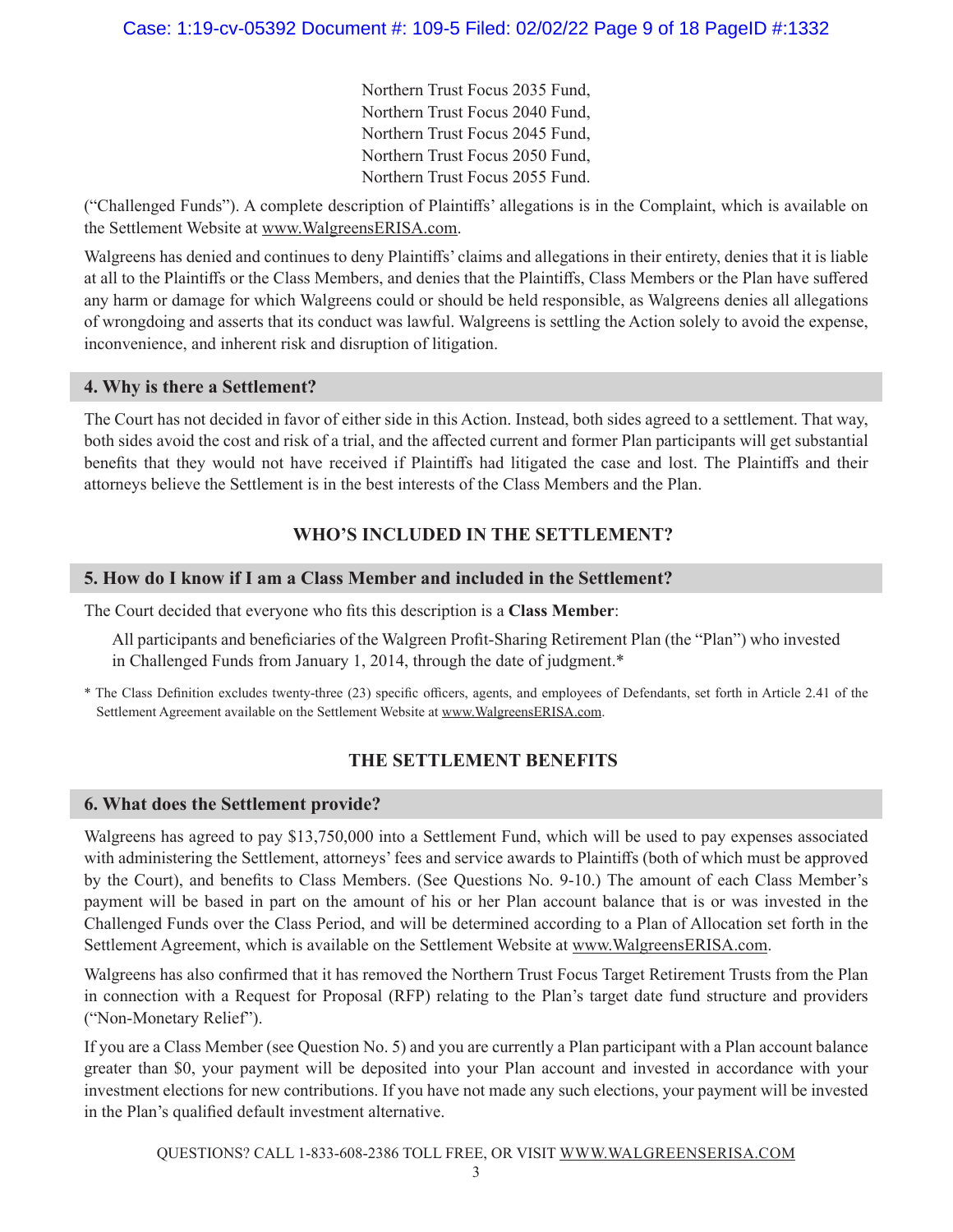# Case: 1:19-cv-05392 Document #: 109-5 Filed: 02/02/22 Page 10 of 18 PageID #:1333

If you are a beneficiary entitled to receive payments on behalf of a Class Member (a "Beneficiary"), you will receive your payment under the Settlement directly in the form of a check. If you are an alternate payee entitled to receive payments on behalf of a Class Member pursuant to a Qualified Domestic Relations Order (an "Alternate Payee"), you will receive your payment of the Settlement (pursuant to the terms of your Qualified Domestic Relations Order) directly in the form of a check.

If you are a Class Member and you no longer participate in the Plan, are a current participant with a \$0 Plan account balance, or are a Beneficiary or an Alternate Payee of any such Class Member, then you will receive a payment under the Settlement directly in the form of a check. You do not have to submit a claim to receive a payment under the Settlement. If, however, you would prefer to receive your settlement payment through a rollover to a qualified retirement account, you must complete, sign, and mail a Former Participant Rollover Form no later than February 6, 2022. If you have been identified as a Former Participant, a Rollover Form is enclosed with this notice; otherwise, you may download the Rollover Form on the Settlement Website www.WalgreensERISA.com.

# **HOW TO GET BENEFITS**

#### **7. How do I get benefits?**

Class Members do not have to submit claim forms in order to receive settlement benefits.

The benefits of the Settlement will be distributed automatically once the Court approves the Settlement, either to Class Members' Plan accounts (for current Plan participants) or by check (for former Plan participants, and eligible Beneficiaries and Alternate Payees of Class Members). (See Question No. 6.) **Former Plan participants who would prefer to receive their settlement payment through a rollover to a qualified retirement account must complete, sign, and mail the enclosed Former Participant Rollover Form by February 6, 2022.** Former Plan participants who fail to complete, sign, and mail their Former Participant Rollover Form will receive their Settlement distribution by check.

#### **8. When will I get my payment?**

If you are a current Plan participant, then you will receive your share of the Settlement Fund in the form of a deposit into your Plan account effective in due course once the Settlement has received final approval and/or after any appeals have been resolved in favor of the Settlement. The hearing to consider the final fairness of the Settlement is scheduled for February 16, 2022.

Any eligible Beneficiaries or Alternate Payees will receive their payment under the Settlement in the form of a check in due course once the Settlement has received final approval and/or after any appeals have been resolved in favor of the Settlement.

If you are a former Plan participant who timely submits a valid Former Participant Rollover Form, the Settlement Administrator will effect a rollover of your share of the Settlement Fund to your qualified retirement account that you indicated in that Form in due course once the Settlement has received final approval and/or after any appeals have been resolved in favor of the Settlement. If you are a former Plan participant who does not submit a Former Participant Rollover Form, a check in the amount of your share of the Settlement Fund will be issued to you in due course once the Settlement has received final approval and/or after any appeals have been resolved in favor of the Settlement.

All checks will expire and become void not later than 120 days after they are issued, if they have not been cashed. Any portion of the Settlement Fund remaining after distributions to Class Members, including costs and taxes, shall be paid to the Plan for the purpose of defraying administrative fees and expenses of the Plan.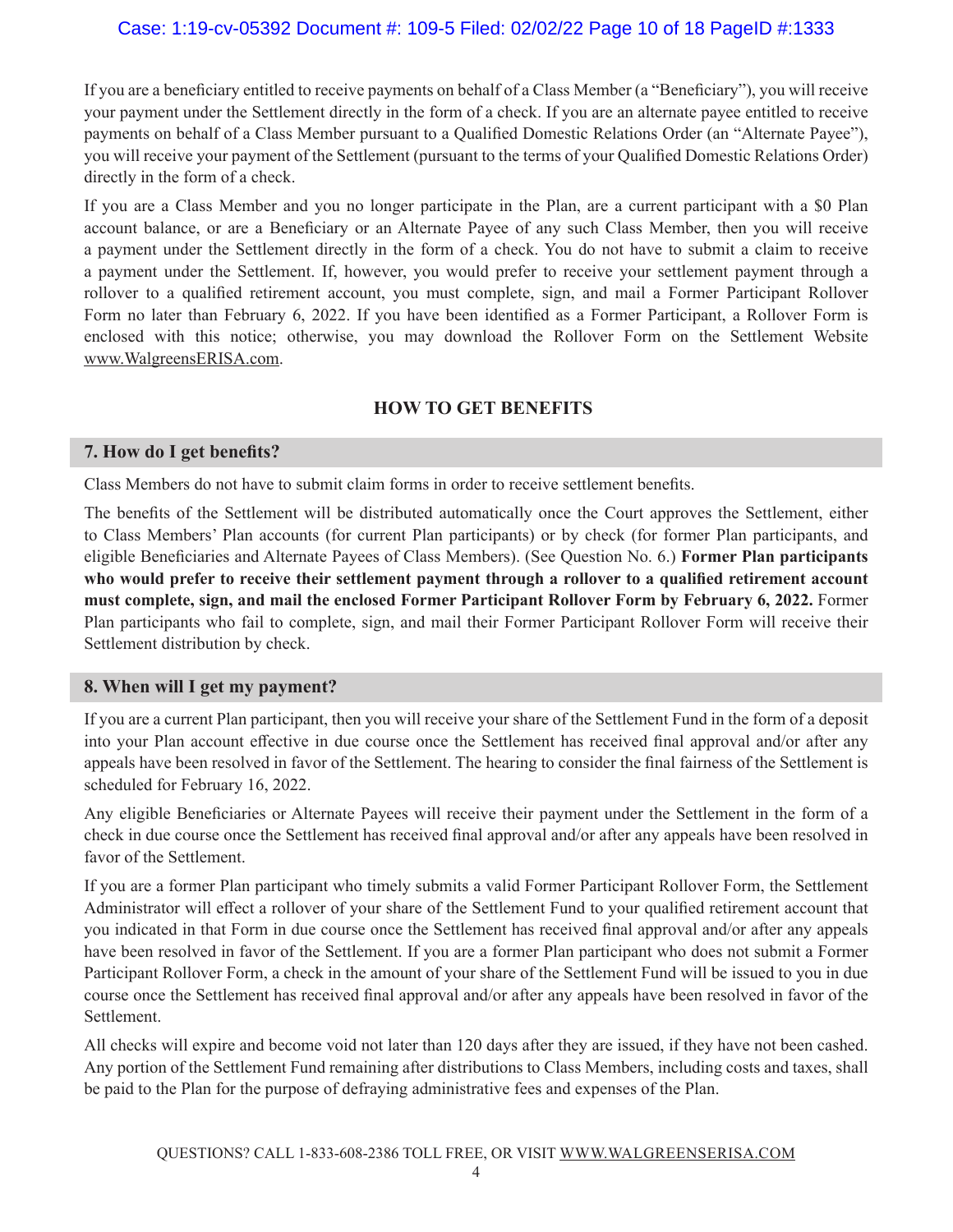These payments may have certain tax consequences; you should consult your tax advisor. Class Counsel cannot provide tax advice concerning the settlement.

# **THE LAWYERS REPRESENTING YOU**

#### **9. Who represents the Class Members?**

The Court has appointed lawyers from the law firm of Sanford Heisler Sharp, LLP as Class Counsel. Lawyers from the firm Barnow and Associates, P.C. are serving as Local Counsel. If you want to be represented by your own lawyer, you may hire one at your own expense. In addition, the Court appointed Plaintiffs Michael W. Allegretti, Chandra V. Brown-Davis, Yolanda Brown, Ronald Dinkel, Siobhan E. Fannin, Kristie Kolacny, Dianna J. Martin, Sherri Nelson, Becky S. Ray, Scott C. Read, Timothy M. Renaud, Lisa Smith, Susan Weeks, and Andro D. Youssef to serve as the Class Representatives. They are also Class Members.

Subject to approval by the Court, Class Counsel has proposed that up to \$15,000 may be paid to each Class Representative in recognition of the time and effort they expended on behalf of the Class Members. The Court will determine the proper amount of any such award. The Court may award less than the requested amount.

#### **10. How will the lawyers be paid?**

From the beginning of the case, which was filed in August 2019, to the present, Class Counsel and Local Counsel have not received any payment for their services in prosecuting the case or obtaining the settlement, nor have they been reimbursed for any out-of-pocket expenses they have incurred. Class Counsel and Local Counsel will apply to the Court for an award of attorneys' fees and costs not to exceed 33 1/3% of the \$13,750,000 monetary value of the settlement (\$4,583,333.33). The Court will determine the proper amount of any attorneys' fees and expenses to award Class Counsel and Local Counsel.

Any attorneys' fees and expenses awarded by the Court will be paid to Class Counsel and Local Counsel from the Settlement Fund.

### **YOUR RIGHTS AND OPTIONS**

### **11. What is the effect of final approval of the Settlement?**

If the Court grants final approval of the Settlement, a final order and judgment dismissing the case will be entered in the Action. Once the appeal period expires or any appeal is resolved, payments under the Settlement will then be processed and distributed, and the release by Class Members will also take effect. All Class Members included in the Settlement will release and forever discharge Walgreens and each of the Released Parties from any and all Released Claims (as defined in the Settlement Agreement). Please refer to Articles 2.35, 2.36, and 8 of the Settlement Agreement for a full description of the claims and persons that will be released upon final approval of the settlement.

No Class Member will be permitted to continue to assert Released Claims in any other litigation against Walgreens or the other persons and entities covered by the Release. If you object to the terms of the Settlement Agreement, you may notify the Court of your objection. (See Table on page 2 of this Notice.) If the Settlement is not approved, the case will proceed as if no settlement had been attempted or reached.

If the Settlement is not approved and the case resumes, there is no assurance that Class Members will recover more than is provided for under the Settlement, or anything at all.

#### **12. What happens if I do nothing at all?**

If you do nothing, you will release any claims you may have against Walgreens and the Released Parties concerning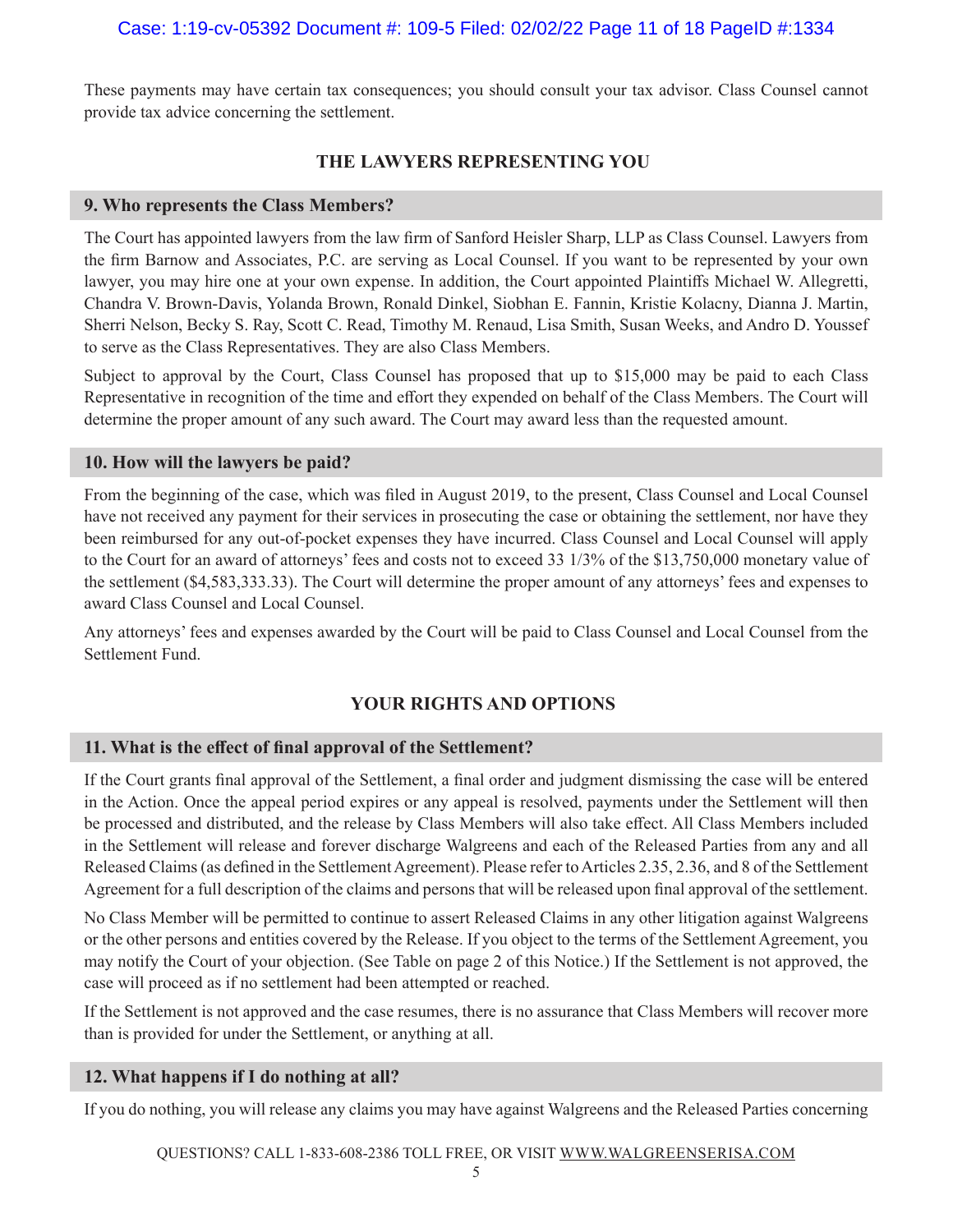the conduct Plaintiffs allege in their complaint and the management and administration of the Plan. (See Question No. 14.) You will also receive a payment as described in Question No. 8.

#### **13. How do I get out of the Settlement?**

If the Court approves the Settlement, you will be bound by it and will receive whatever benefits you are entitled to under its terms. You cannot exclude yourself from the Settlement, but you may notify the Court of your objection to the Settlement. (See Question No. 15.) If the Court approves the Settlement, it will do so under Federal Rule of Civil Procedure 23(b)(1), which does not permit Class Members to opt out of the Class.

#### **14. Can I sue Walgreens for the same claims later?**

No. If the Court approves the Settlement, you will have given up any right to sue Walgreens for all Released Claims covered by this Settlement.

#### **15. How do I object to the Settlement?**

You can object to the Settlement if you don't like any part of it. If you object, you must give the reasons why you think the Court should not approve the Settlement. The Court will consider your views. Your objection to the Settlement must be postmarked no later than **January 17, 2022** and must be sent to the Court and the attorneys for the Parties at the addresses below:

| <b>Court</b>                                                                                                                                                         | <b>Class Counsel</b>                                                                                    | <b>Defendant's Counsel</b>                                                                                 |
|----------------------------------------------------------------------------------------------------------------------------------------------------------------------|---------------------------------------------------------------------------------------------------------|------------------------------------------------------------------------------------------------------------|
| Clerk of the Court<br><b>United States District Court</b><br>Northern District of Illinois<br>Dirksen U.S. Courthouse<br>219 S. Dearborn Street<br>Chicago, IL 60604 | Charles H. Field<br>Sanford Heisler Sharp, LLP<br>2550 Fifth Avenue, 11th Floor,<br>San Diego, CA 92103 | Sari M. Alamuddin<br>Morgan, Lewis & Bockius LLP<br>77 West Wacker Drive, Fifth Floor<br>Chicago, IL 60601 |

The objection must be in writing and include the case name *Brown-Davis, et al. v. Walgreen Co., et al*., No. 1:19 cv-05392, the judge's name Hon. Charles R. Norgle, and (a) your name; (b) your address; (c) a statement that you are a Class Member; (d) the specific grounds for the objection (including all arguments, citations, and evidence supporting the objection); (e) all documents or writings that you desire the Court to consider (including all copies of any documents relied upon in the objection); (f) your signature; and (g) a notice of intention to appear at the Fairness Hearing (if applicable). (If you are represented by counsel, you or your counsel must file your objection through the Court's CM/ECF system.) The Court will consider all properly filed comments from Class Members. If you wish to appear and be heard at the Fairness Hearing in addition to submitting a written objection to the settlement, you or your attorney must say so in your written objection or file and serve a notice of intent to appear at the Fairness Hearing by February 6, 2022.

Class Counsel and Local Counsel will file with the Court their request for attorneys' fees by January 3, 2022.

### **THE COURT'S FAIRNESS HEARING**

#### **17. When and where will the Court hold a hearing on the fairness of the Settlement?**

A Fairness Hearing has been set for February 16, 2022 at 10:00 a.m. C.S.T. The hearing may be conducted telephonically, by video conference, or in person before The Honorable Charles R. Norgle at the Dirksen U.S. Courthouse, 219 S. Dearborn Street, Chicago, IL 60604, Courtroom 2341. At the hearing, the Court will consider

QUESTIONS? CALL 1-833-608-2386 TOLL FREE, OR VISIT WWW.WALGREENSERISA.COM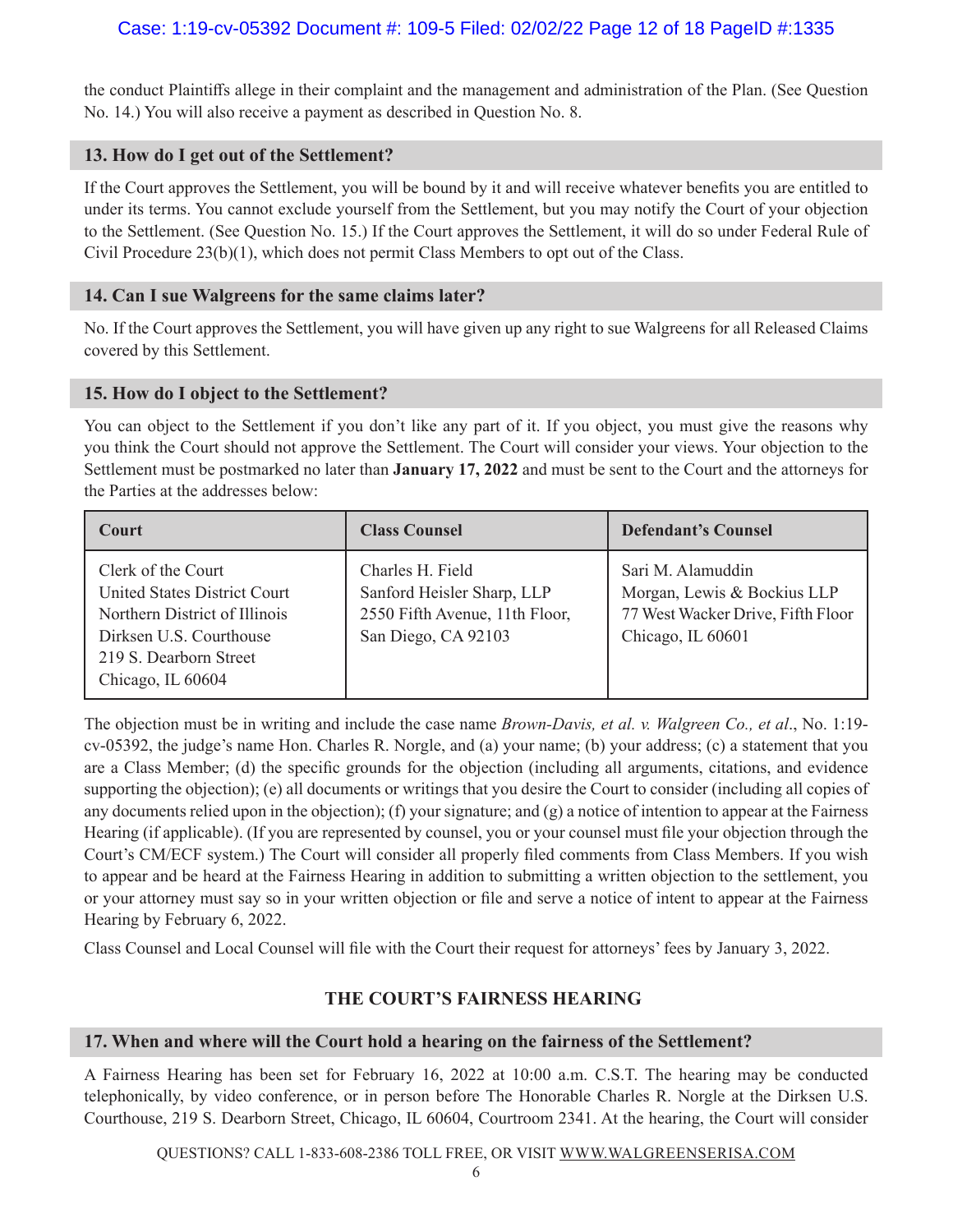whether the Settlement is fair, reasonable and adequate. The Court will hear any comments, objections, and arguments concerning the fairness of the proposed Settlement, including the amount requested by Class Counsel and Local Counsel for attorneys' fees and expenses and the incentive award to Plaintiffs as the Class Representatives. You do not need to attend this hearing. You also do not need to attend to have an objection considered by the Court. (See Question No. 18.)

**Note:** The date, time, and location of the Fairness Hearing are subject to change by Court Order, but any changes will be posted on the Settlement Website at www.WalgreensERISA.com.

#### **18. Do I have to come to the Fairness Hearing?**

No. Class Counsel will answer any questions the Court may have. But you are welcome to come at your own expense. If you send an objection, you don't have to come to Court to talk about it. As long as any written objection you choose to make is filed and mailed on time and meets the other criteria described in the Settlement Agreement, the Court will consider it. You may also pay another lawyer to attend, but you don't have to.

#### **19. May I speak at the hearing?**

You may ask the Court for permission to speak at the hearing concerning any part of the proposed Settlement. To do so, you must send a letter or other paper called a "Notice of Intent to Appear" to the Court. Be sure to include your name, address, telephone number, and your signature. Your "Notice of Intent to Appear" must be mailed to the attorneys and the Court at the addresses listed above by February 6, 2022.

### **GETTING MORE INFORMATION**

#### **20. Where can I get additional information?**

This notice provides only a summary of the matters relating to the Settlement. For more detailed information, you may wish to review the Settlement Agreement. You can view the Settlement Agreement and get more information on the Settlement Website at www.WalgreensERISA.com. You can also get more information by writing to the Settlement Administrator at Walgreens ERISA Settlement, P.O. Box 2009, Chanhassen, MN 55317-2009 or calling toll-free 1-833-608-2386. The Agreement and all other pleadings and papers filed in the case are available for inspection and copying during regular business hours at the office of the Clerk of the Northern District of Illinois located at Dirksen U.S. Courthouse, 219 S. Dearborn Street, Chicago, IL 60604.

If you would like additional information, you can also call 1-833-608-2386.

# **PLEASE DO NOT CONTACT THE COURT, THE JUDGE, OR WALGREENS WITH QUESTIONS ABOUT THE SETTLEMENT.**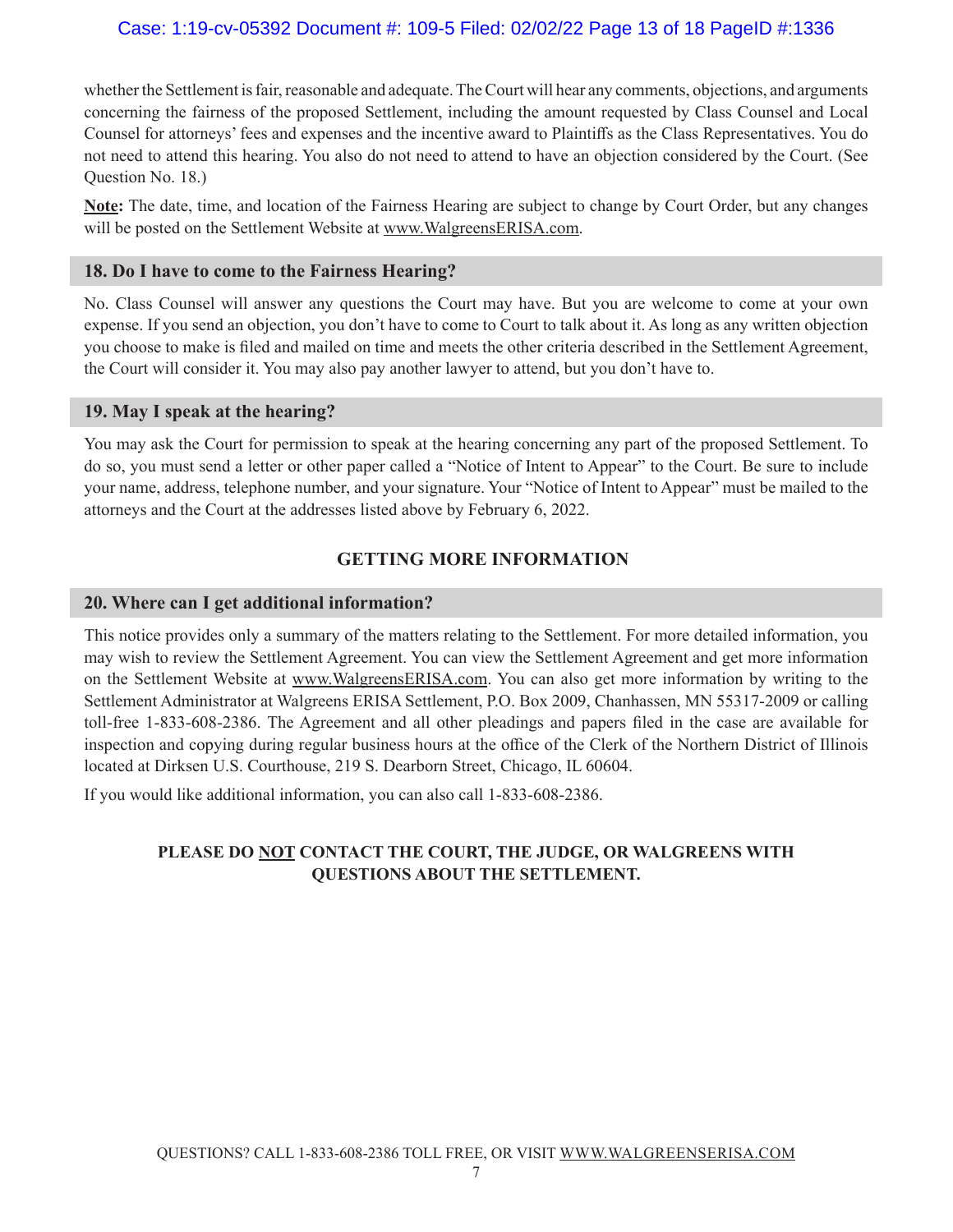Case: 1:19-cv-05392 Document #: 109-5 Filed: 02/02/22 Page 14 of 18 PageID #:1337

**Walgreens ERISA Settlement** P.O. Box 2009 Chanhassen, MN 55317-2009

**IMPORTANT COURT-AUTHORIZED NOTICE**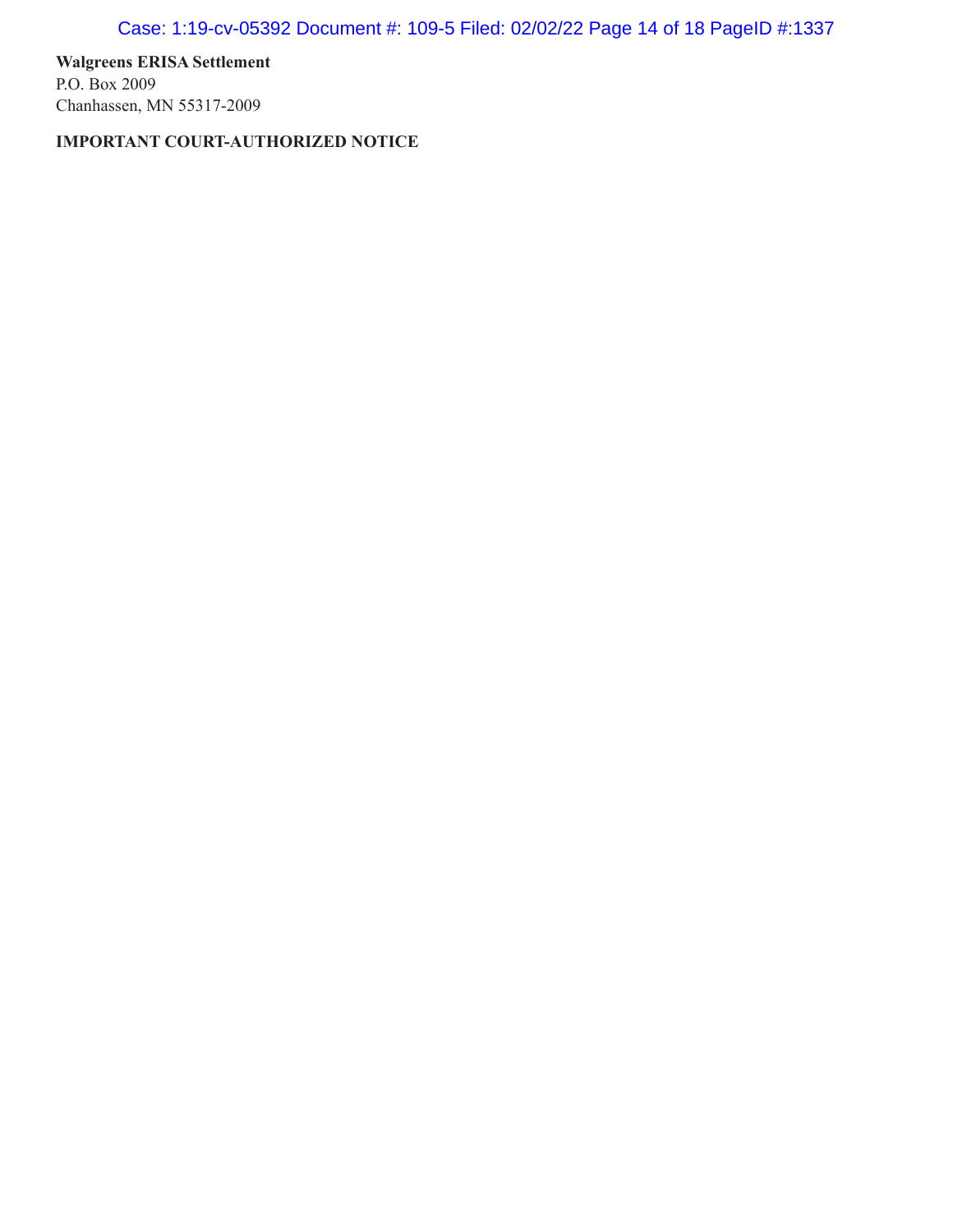Case: 1:19-cv-05392 Document #: 109-5 Filed: 02/02/22 Page 15 of 18 PageID #:1338

# **EXHIBIT 2**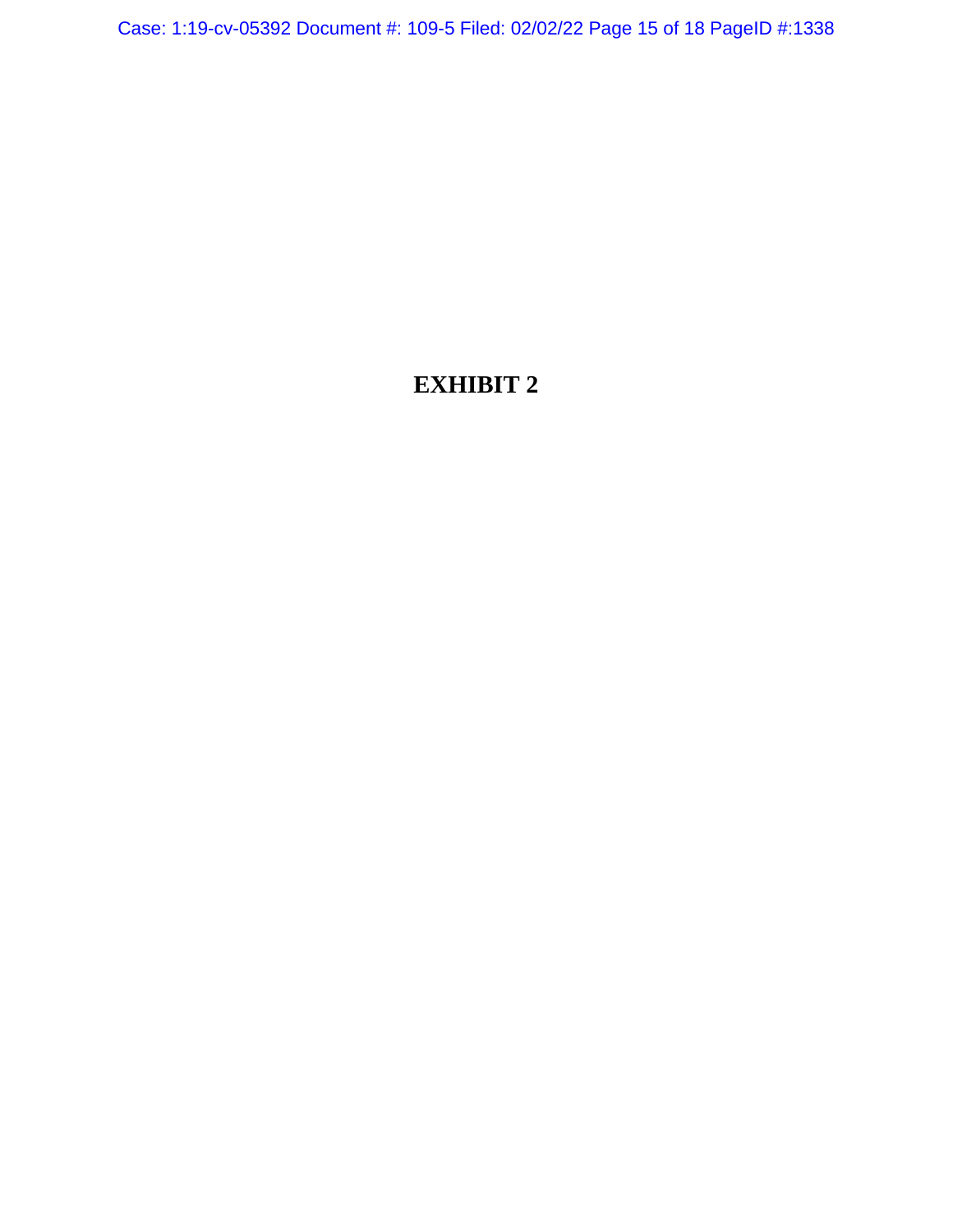#### Case: 1:19-cv-05392 Document #: 109-5 Filed: 02/02/22 Page 16 of 18 PageID #:1339

**Walgreens ERISA Settlement P.O. Box 2009 Chanhassen, MN 55317-2009 www.WalgreensERISA.com**

# **FORMER PARTICIPANT ROLLOVER FORM**

This Former Participant Rollover Form is **ONLY** for Class Members who are **Former Participants**, or the Beneficiaries or Alternate Payees of Former Participants of the Walgreen Profit-Sharing Retirement Savings Plan (the "Plan"). A Former Participant is a Class Member who participated in the Plan between January 1, 2014 and the present and did not have a balance in the Plan greater than \$0 as of June 30, 2021.

**Former Participants who would like to elect to receive their settlement payment through a rollover to a qualified retirement account must complete, sign, and mail this form with a postmark on or before February 6, 2022.** Please review the instructions below carefully. **Former Participants who do not complete and timely return this form will receive their settlement payment by a check.** If you have questions regarding this form, you may contact the Settlement Administrator as indicated below:

> Walgreens ERISA Settlement P.O. Box 2009 Chanhassen, MN 55317-2009 1-833-608-2386 www.WalgreensERISA.com

\*\*\*\*\*\*\*\*\*\*\*\*\*\*\*\*\*\*\*\*\*\*\*\*\*\*\*\*\*\*\*\*\*\*\*\*\*\*\*\*\*\*\*\*\*\*\*\*\*\*\*\*\*\*\*\*\*\*\*\*\*\*\*\*\*\*\*\*\*\*\*\*\*\*\*\*\*\*\*\*\*\*\*\*\*\*\*\*\*\*\*\*\*\*\*\*\*\*\*\*\*\*\*\*\*\*\*\*\*\*\*\*\*\*\*\*\*\*\*\*\*\*\*\*\*\*

### **PART 1: INSTRUCTIONS FOR COMPLETING FORMER PARTICIPANT ROLLOVER FORM**

- 1. If you would like to receive your settlement payment through a rollover to a qualified retirement account, complete this rollover form. You should also keep a copy of all pages of your Former Participant Rollover Form, including the first page with the address label, for your records.
- 2. **Mail your completed Former Participant Rollover Form postmarked on or before February 6, 2022 to the Settlement Administrator at the following address:**

**Walgreens ERISA Settlement P.O. Box 2009 Chanhassen, MN 55317-2009**

**It is your responsibility to ensure the Settlement Administrator has timely received your Former Participant Rollover Form.**

- 3. Other Reminders:
	- You must provide date of birth, signature, and a completed Substitute IRS Form W-9, which is attached as part 5 to this form.
	- If you desire to do a rollover and you fail to complete all of the rollover information in Part 4, below, payment will be made to you by check.

### *[FORMER PARTICIPANT ROLLOVER FORM CONTINUES ON THE NEXT PAGE]*

1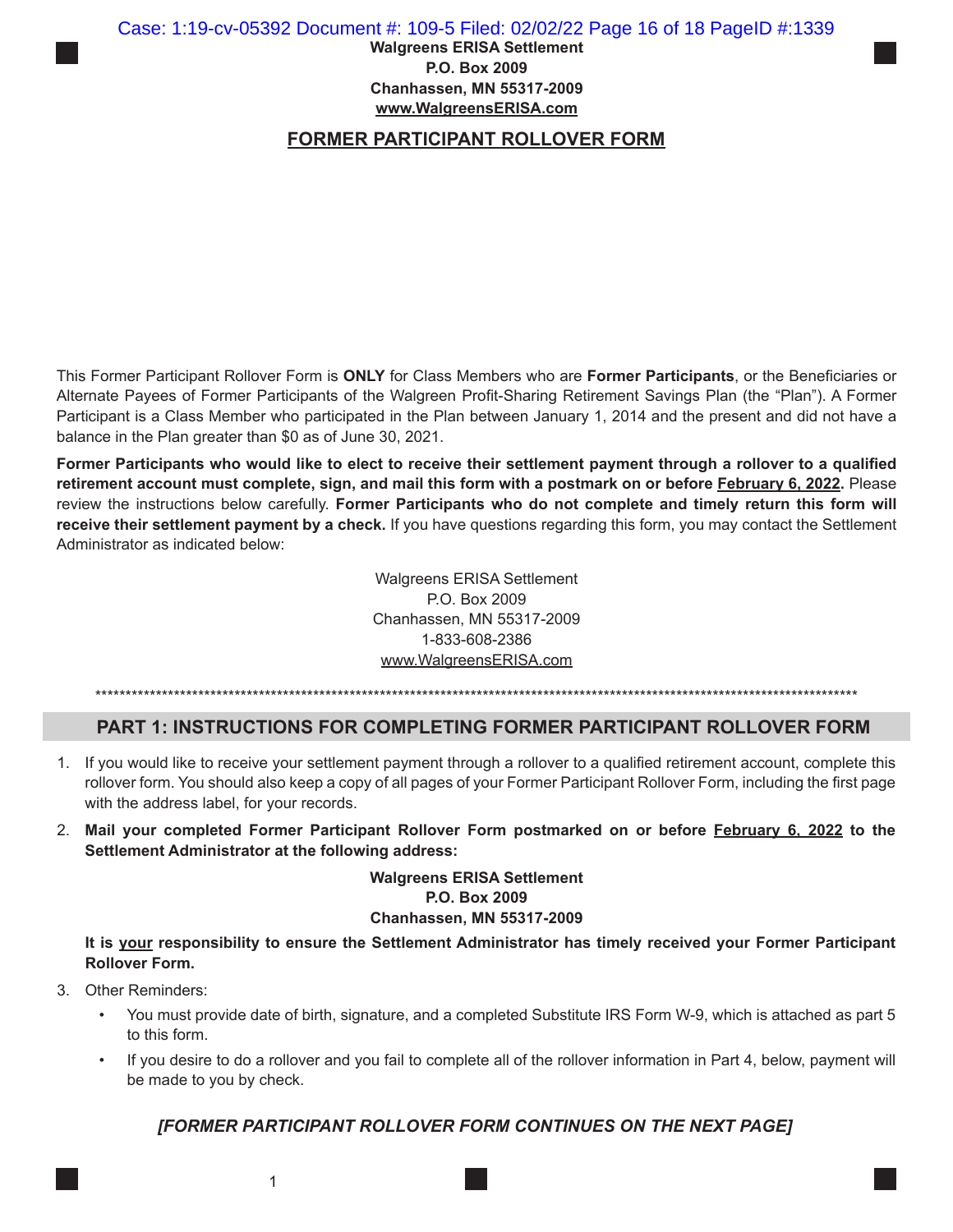- If you change your address after sending in your Former Participant Rollover Form, please provide your new address to the Settlement Administrator.
- **Timing of Payments to Eligible Settlement Class Members.** The timing of the distribution of the Settlement payments are conditioned on several matters, including the Court's final approval of the Settlement and any approval becoming final and no longer subject to any appeals in any court. An appeal of the final approval order may take several years. If the Settlement is approved by the Court, and there are no appeals, the Settlement distribution likely will occur within six months of the Court's Final Approval Order.
- 4. **Questions?** If you have any questions about this Former Participant Rollover Form, please call the Settlement Administrator at 1-833-608-2386. The Settlement Administrator will provide advice only regarding completing this form and will not provide financial, tax or other advice concerning the Settlement. You therefore may want to consult with your financial or tax advisor. Information about the status of the approval of the Settlement and the Settlement administration is available on the settlement website, www.WalgreensERISA.com.

| PART 2: PARTICIPANT INFORMATION                                                                                                                                                                                                                                                                                                                                                    |  |  |  |  |  |  |  |  |  |  |  |  |  |
|------------------------------------------------------------------------------------------------------------------------------------------------------------------------------------------------------------------------------------------------------------------------------------------------------------------------------------------------------------------------------------|--|--|--|--|--|--|--|--|--|--|--|--|--|
| <b>First Name</b><br>Last Name<br>M.I.                                                                                                                                                                                                                                                                                                                                             |  |  |  |  |  |  |  |  |  |  |  |  |  |
|                                                                                                                                                                                                                                                                                                                                                                                    |  |  |  |  |  |  |  |  |  |  |  |  |  |
| <b>Mailing Address</b>                                                                                                                                                                                                                                                                                                                                                             |  |  |  |  |  |  |  |  |  |  |  |  |  |
|                                                                                                                                                                                                                                                                                                                                                                                    |  |  |  |  |  |  |  |  |  |  |  |  |  |
| City<br>Zip Code<br><b>State</b>                                                                                                                                                                                                                                                                                                                                                   |  |  |  |  |  |  |  |  |  |  |  |  |  |
|                                                                                                                                                                                                                                                                                                                                                                                    |  |  |  |  |  |  |  |  |  |  |  |  |  |
| Home Phone<br>Work Phone or Cell Phone                                                                                                                                                                                                                                                                                                                                             |  |  |  |  |  |  |  |  |  |  |  |  |  |
|                                                                                                                                                                                                                                                                                                                                                                                    |  |  |  |  |  |  |  |  |  |  |  |  |  |
| Participant's Social Security Number<br>Participant's Date of Birth                                                                                                                                                                                                                                                                                                                |  |  |  |  |  |  |  |  |  |  |  |  |  |
|                                                                                                                                                                                                                                                                                                                                                                                    |  |  |  |  |  |  |  |  |  |  |  |  |  |
| Y Y Y Y<br>M M<br>D<br>D<br><b>Email Address</b>                                                                                                                                                                                                                                                                                                                                   |  |  |  |  |  |  |  |  |  |  |  |  |  |
|                                                                                                                                                                                                                                                                                                                                                                                    |  |  |  |  |  |  |  |  |  |  |  |  |  |
| PART 3: BENEFICIARY OR ALTERNATE PAYEE INFORMATION (IF APPLICABLE)                                                                                                                                                                                                                                                                                                                 |  |  |  |  |  |  |  |  |  |  |  |  |  |
| Check here if you are the surviving spouse or other beneficiary for the Former Participant Class Member and the Former<br>Participant Class Member is deceased. Documentation must be provided showing current authority of the representative to<br>file on behalf of the deceased. Please complete the information below and then continue on to Parts 4 and 5 on the next page. |  |  |  |  |  |  |  |  |  |  |  |  |  |
| Check here if you are an alternate payee under a qualified domestic relations order (QDRO). The Settlement Administrator<br>may contact you with further instructions. Please complete the information below and then continue on to Parts 4 and 5 on<br>the next page.                                                                                                            |  |  |  |  |  |  |  |  |  |  |  |  |  |
| <b>Your First Name</b><br>Last Name<br>M.I.                                                                                                                                                                                                                                                                                                                                        |  |  |  |  |  |  |  |  |  |  |  |  |  |
|                                                                                                                                                                                                                                                                                                                                                                                    |  |  |  |  |  |  |  |  |  |  |  |  |  |
| Your Social Security Number or Tax ID Number<br>Your Date of Birth                                                                                                                                                                                                                                                                                                                 |  |  |  |  |  |  |  |  |  |  |  |  |  |

| Your Mailing Address |                                                                      |  |  |  |  |  |  |  |  |  |  |  |  |          |  |  |  |  |  | MM DD | YYYY |  |  |  |  |  |  |  |  |  |
|----------------------|----------------------------------------------------------------------|--|--|--|--|--|--|--|--|--|--|--|--|----------|--|--|--|--|--|-------|------|--|--|--|--|--|--|--|--|--|
|                      |                                                                      |  |  |  |  |  |  |  |  |  |  |  |  |          |  |  |  |  |  |       |      |  |  |  |  |  |  |  |  |  |
| City<br>State        |                                                                      |  |  |  |  |  |  |  |  |  |  |  |  | Zip Code |  |  |  |  |  |       |      |  |  |  |  |  |  |  |  |  |
|                      |                                                                      |  |  |  |  |  |  |  |  |  |  |  |  |          |  |  |  |  |  |       |      |  |  |  |  |  |  |  |  |  |
|                      | <b>IFODMED DADTIOIDANT DOLLOVED FODM CONTINUES ON THE MEVE DAGE!</b> |  |  |  |  |  |  |  |  |  |  |  |  |          |  |  |  |  |  |       |      |  |  |  |  |  |  |  |  |  |

*[FORMER PARTICIPANT ROLLOVER FORM CONTINUES ON THE NEXT PAGE]*